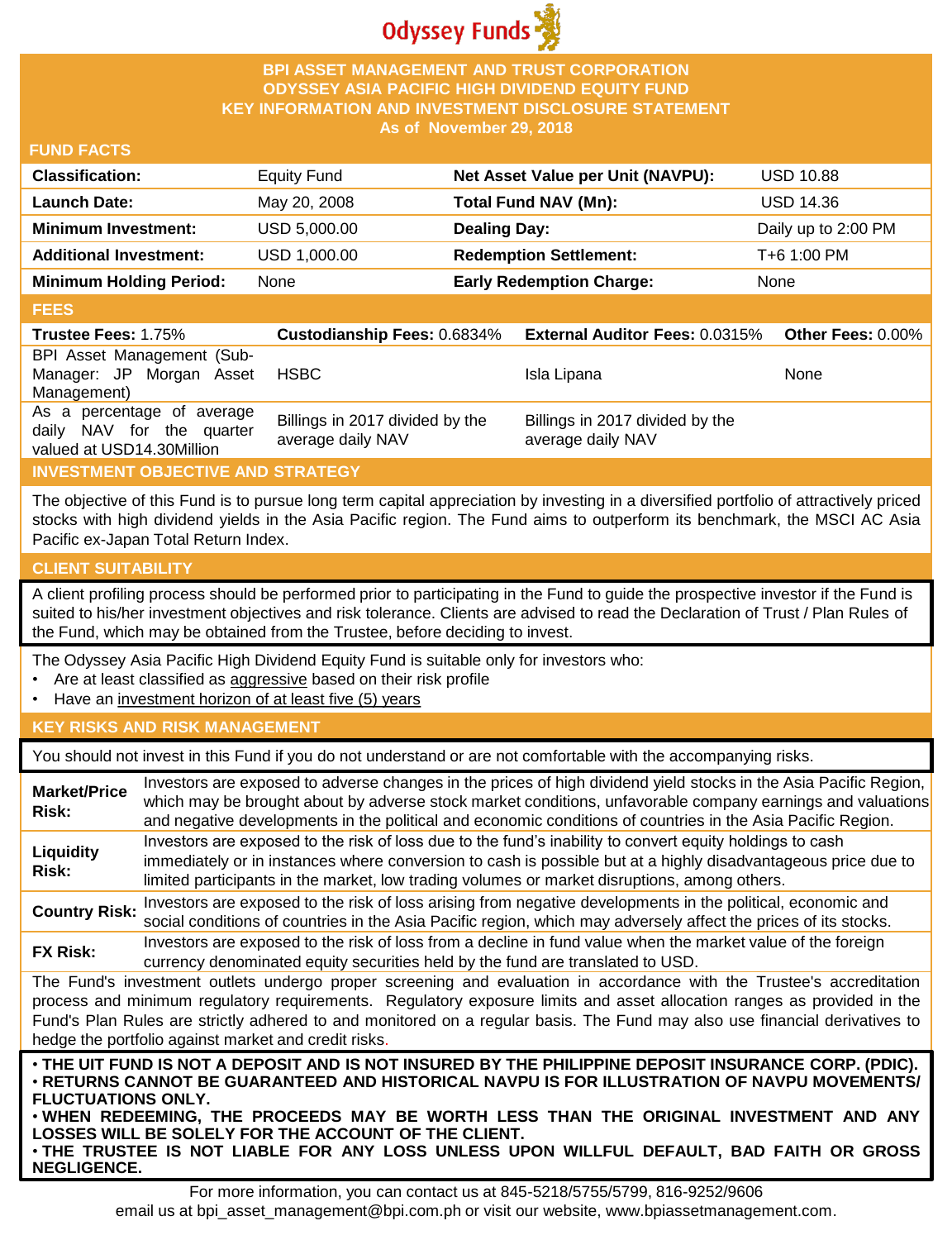## **FUND PERFORMANCE AND STATISTICS AS OF NOVEMBER 29, 2018**

(Purely for reference purposes and is not a guarantee of future results)

#### **NAVPU GRAPH**



Benchmark\* : MSCI AC Asia Pacific ex-Japan Total Return Index

| <b>CUMULATIVE PERFORMANCE (%) 1</b>    |          |         |          |         |       |         |
|----------------------------------------|----------|---------|----------|---------|-------|---------|
|                                        | 1 mo     | 3 mos   | 6 mos    | 1YR     | 3YRS  | S.I     |
| Fund                                   | 4.31     | $-3.55$ | $-5.72$  | $-4.73$ | 14.77 | 8.80    |
| <b>Benchmark</b>                       | 4.71     | $-7.33$ | $-10.86$ | $-9.93$ | 29.25 | 34.16   |
| <b>ANNUALIZED PERFORMANCE (%) 1</b>    |          |         |          |         |       |         |
|                                        | 1YR      | 2YRS    | 3YRS     | 4YRS    | 5YRS  | S.I     |
| Fund                                   | $-4.73$  | 5.91    | 4.70     | 1.23    | 1.95  | 0.80    |
| <b>Benchmark</b>                       | $-9.93$  | 9.64    | 8.93     | 3.59    | 3.61  | 2.83    |
| <b>CALENDAR YEAR PERFORMANCE (%) 1</b> |          |         |          |         |       |         |
|                                        | YTD      | 2017    | 2016     | 2015    | 2014  | 2013    |
| Fund                                   | $-5.72$  | 20.33   | 3.45     | $-9.91$ | 7.08  | $-5.41$ |
| <b>Benchmark</b>                       | $-11.24$ | 37.63   | 6.18     | $-9.47$ | 3.71  | 2.65    |

# **PORTFOLIO COMPOSITION**

| <b>Allocation</b>                      | % of Fund     |
|----------------------------------------|---------------|
| <b>Equities</b>                        | 96.27         |
| Cash                                   | 3.83          |
| Time deposits and money market         |               |
| Other receivables - net of liabilities | $-0.10$       |
| <b>Top Five Sector Holdings</b>        | % of Equities |
| Financials                             | 44.16         |
| Real Estate                            | 18.28         |
| Information Technology                 | 13.67         |
| Industrials                            | 11.10         |
| Utilities                              | 5.60          |
| <b>Top Five Country Weightings</b>     | % of Equities |
| China                                  | 22.13         |
| Australia                              | 16.65         |
| Singapore                              | 14.68         |
| Korea                                  | 13.23         |
| Hong Kong                              | 12.68         |

| <b>NAVPU over the past 12 months</b>     |         |
|------------------------------------------|---------|
| Highest                                  | 12.35   |
| Lowest                                   | 10.29   |
| <b>STATISTICS</b>                        |         |
| Portfolio Beta                           | 0.95    |
| Volatility, Past 1 Year (%) <sup>2</sup> | 12.97   |
| Sharpe Ratio <sup>3</sup>                | $-0.51$ |
| Information Ratio <sup>4</sup>           | 0.98    |
| <b>Current Number of Holdings</b>        | 65      |

## <sup>1</sup>Returns are net of fees.

<sup>2</sup>Measures the degree to which the Fund fluctuates vis-à-vis its average return over a period of time.

<sup>3</sup>Used to characterize how well the return of a Fund compensates the investor for the level of risk taken. The higher the number, the better.

<sup>4</sup>Measures reward-to-risk efficiency of the portfolio relative to the benchmark. The higher the number, the higher the reward per unit of risk.

<sup>5</sup>Since inception.

6 Includes accrued income, investment securities purchased, accrued expenses, etc.

\*Declaration of Trust is available upon request through branch of account.

# **TOP TEN HOLDINGS**

| % of Equities |
|---------------|
| 4.67          |
| 4.37          |
| 4.30          |
| 3.39          |
| 3.34          |
| 3.20          |
| 3.10          |
| 3.08          |
| 2.86          |
| 2.83          |
|               |

# **RELATED PARTY TRANSACTIONS\***

The Fund has no transactions and outstanding investments with entities related to BPI Asset Management and Trust Corporation (BPI AMTC).

\* Related party in accordance with BPI AMTC's internal policy.